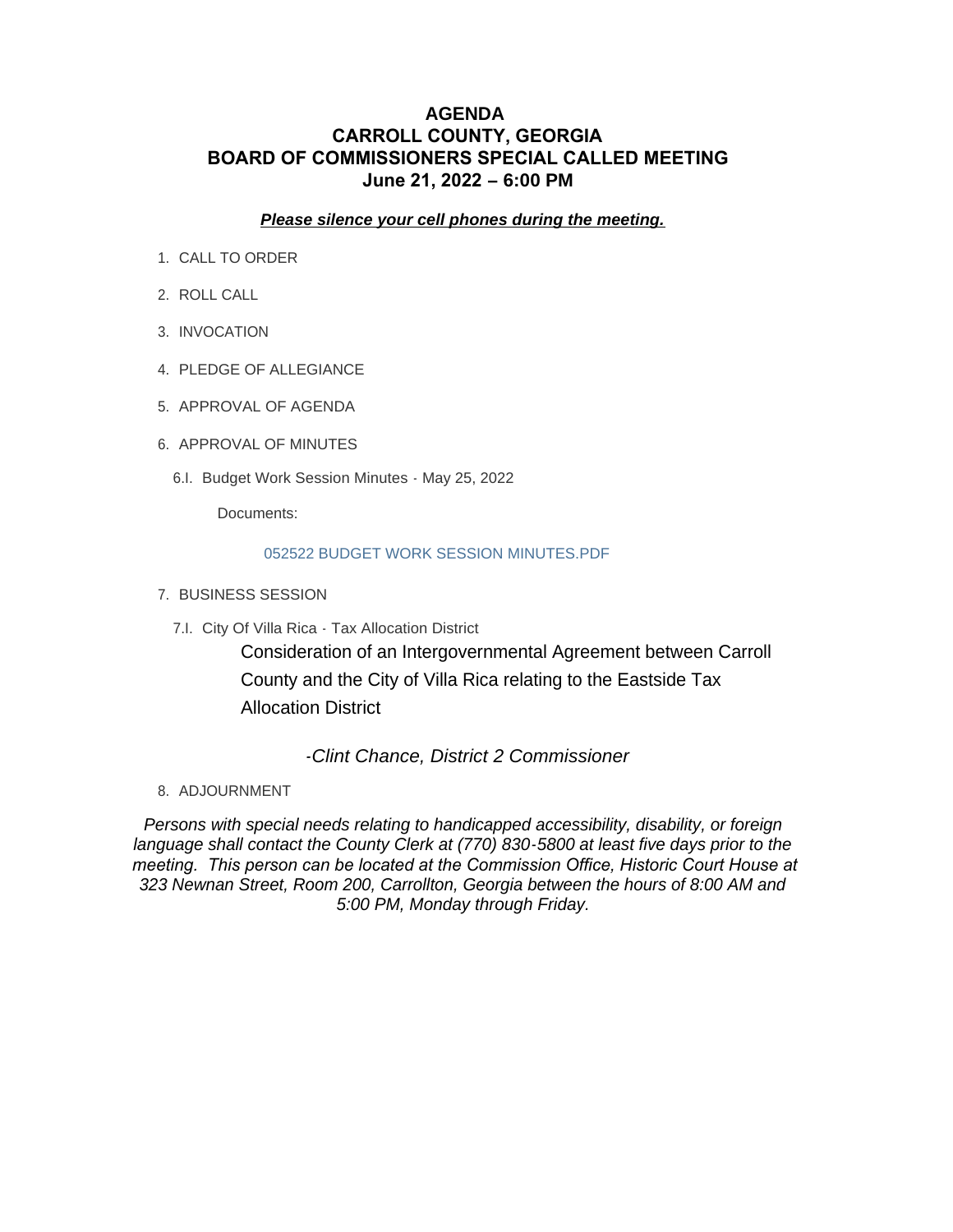

# **BUDGET WORK SESSION MINUTES FY2022-2023 Budget Carroll County Board of Commissioners May 25, 2022 – 9:00 A.M. Historic Superior Court Room**

| Michelle Morgan, Chairman                | P  | George Chambers, D-6                 | D |
|------------------------------------------|----|--------------------------------------|---|
| Montrell McClendon, Vice-Chairman, D-1   |    | P   Stacey Blackmon, County Attorney | P |
| Clint Chance, D-2                        | P. | Alecia Searcy, Finance Director      | P |
| Tommy Lee, D-3                           | P. | Dianne Roberts, Deputy Clerk         | D |
| Steve Fuller, D-4 arrived $@ 10:14$ a.m. | D  |                                      |   |
| Ernie Reynolds, D-5                      | D  |                                      |   |
|                                          |    |                                      |   |

### **CALL TO ORDER**

Present =  $P$  Absent = A

Chairman Morgan called the May 25, 2022 Board of Commissioners Budget Work Session to order at 9:06 a.m.

## **SPECIAL PRESENTATIONS**

Allison McKenzie, Sr. Architect and David Sayles, Sr. Court Management Consultant from NCSC (National Center for State Courts) presented their Final Report on the Space Planning and Programming Study and Information Technology Assessment.

David Sutton and Gabe Agan (via Zoom) from Raymond James made a presentation regarding investment strategy and possible services as the Investment Adviser for the Series 2021 Carroll County General Obligation Bonds including retaining a competitive bid for such investments and to retain an arbitrage consultant.

### **SUMMARY OF BUDGET AMENDMENT FOR FISCAL YEAR ENDING JUNE 30, 2022**

Finance Director Alecia Searcy summarized the proposed Budget Amendment for Fiscal Year Ending June 30, 2022. Ms. Searcy presented the following Commitment to Funds:

| \$2,000,000 | Bonus and Retention for employees                             |
|-------------|---------------------------------------------------------------|
| \$50,000    | Professional sound acoustics for Historic Courtroom           |
| \$18,000    | Computer system upgrade for Tax Commissioner                  |
| \$50,000    | <b>Renovations to Magistrate Court</b>                        |
| \$103,000   | New Furnishings for Mental Health                             |
| \$20,000    | <b>SRT Supplies for Sheriff's Office</b>                      |
| \$30,000    | New Investigator Vehicle (used) for Sheriff's Office          |
| \$48,000    | Repair to Villa Rica Tower                                    |
| \$250,000   | Labor and Fuel for Public Works                               |
| \$26,000    | Asphalt Sealer - Keith Blvd.                                  |
| \$500,000   | Driver Training Course (in collaboration with other entities) |
| \$250,000   | Restructure of Vehicle Usage in Parks, Trucks and Mowers      |
| \$36,000    | <b>Contribution to Libraries</b>                              |
|             | Mt. Zion - \$5,700.00                                         |
|             | Villa Rica - \$6,900.00                                       |
|             | Regional Office - \$7,500.00                                  |
|             | Bowdon - \$5,750.00                                           |
|             | Temple - \$3,930.00                                           |
|             | Carrollton City - \$5,000.00                                  |
| \$124,514   | <b>Regional Airport</b>                                       |
| \$140,000   | <b>Tipping Fee Increase</b>                                   |
| \$100,000   | <b>Planning for new Transfer Station</b>                      |

Total Amendment \$5,412,460